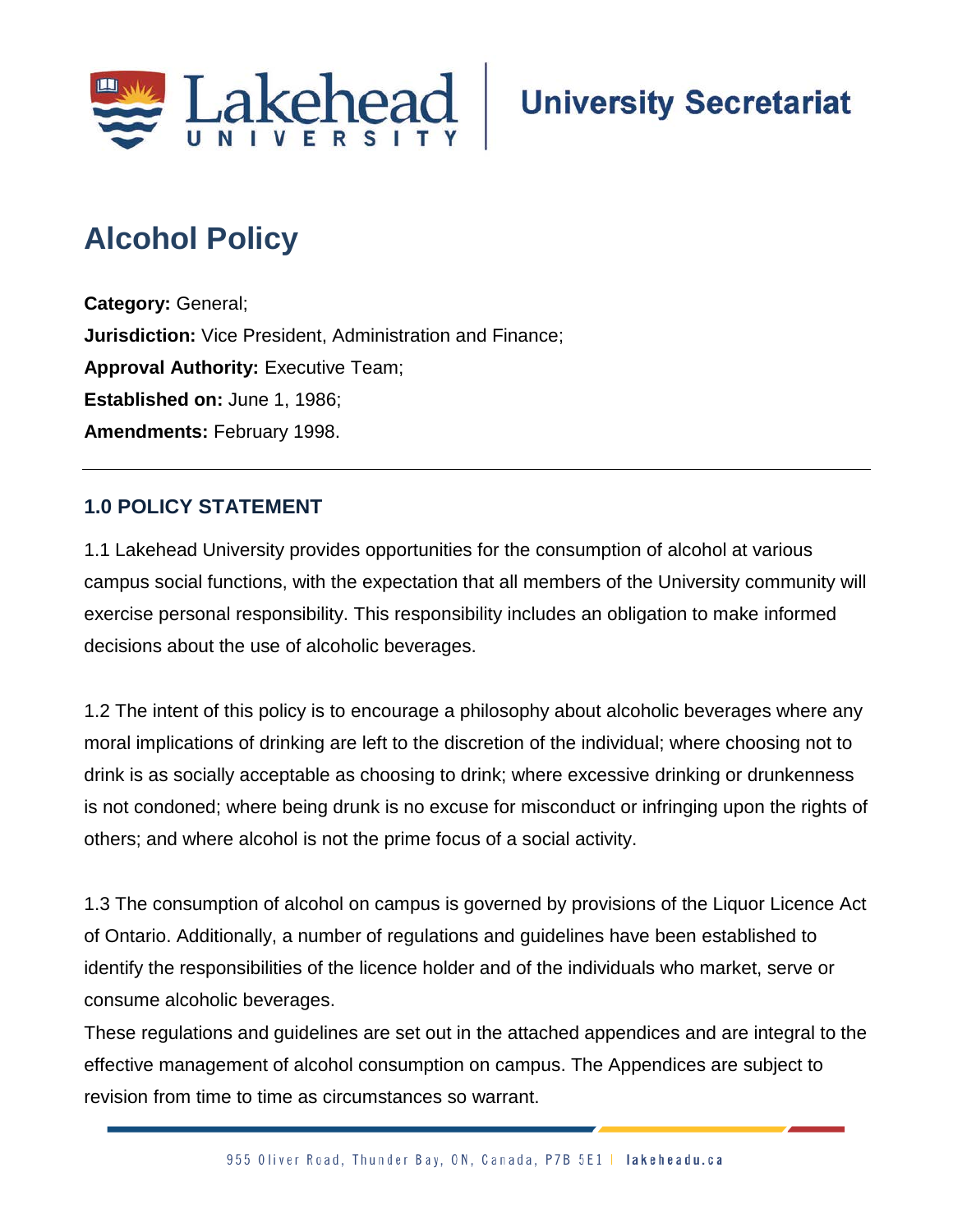1.4 In providing for the consumption of alcohol on campus, Lakehead University is committed to the promotion of an environment that:

facilitates and encourages personal moderation in alcohol consumption; contributes to the effective management of all licensed events; and minimizes the occurrence of alcohol-related problems.

Furthermore, Lakehead University strongly supports a campus educational program which serves to promote and develop positive attitudes towards responsible drinking behaviour.

1.5 The use of alcoholic beverages is a right the Province of Ontario extends to those persons who are 19 years of age or older. Lakehead University extends the same right as a privilege to members of the University community who are of legal drinking age. The University asserts that inappropriate behaviour is not excused by consumption of alcohol beverages and will hold individuals accountable for actions performed under the influence of alcohol. Behaviour following consumption of alcoholic beverages which violates University policy and/or provincial law will be considered an offense subject to review under the Code of Student Behaviour and Disciplinary Procedures. Those individuals who abuse the privilege of responsible drinking will be helped to understand the necessity of responsible behaviour with regard to alcohol use. The University is committed to providing resources, counselling, education and other opportunities to enhance this understanding. On campus, counselling and information regarding alcohol or other drug concerns are available through the Health Services and Counselling Offices.

# **APPENDIX 1: MANAGEMENT OF LICENSED EVENTS**

#### **CAMPUS ALCOHOL POLICY GUIDELINES**

The liquor management of any licensed event is the responsibility of the Manager with respect to all events taking place in The Outpost, and of the Supervisor of University Liquor Operations with respect to all other on-campus events.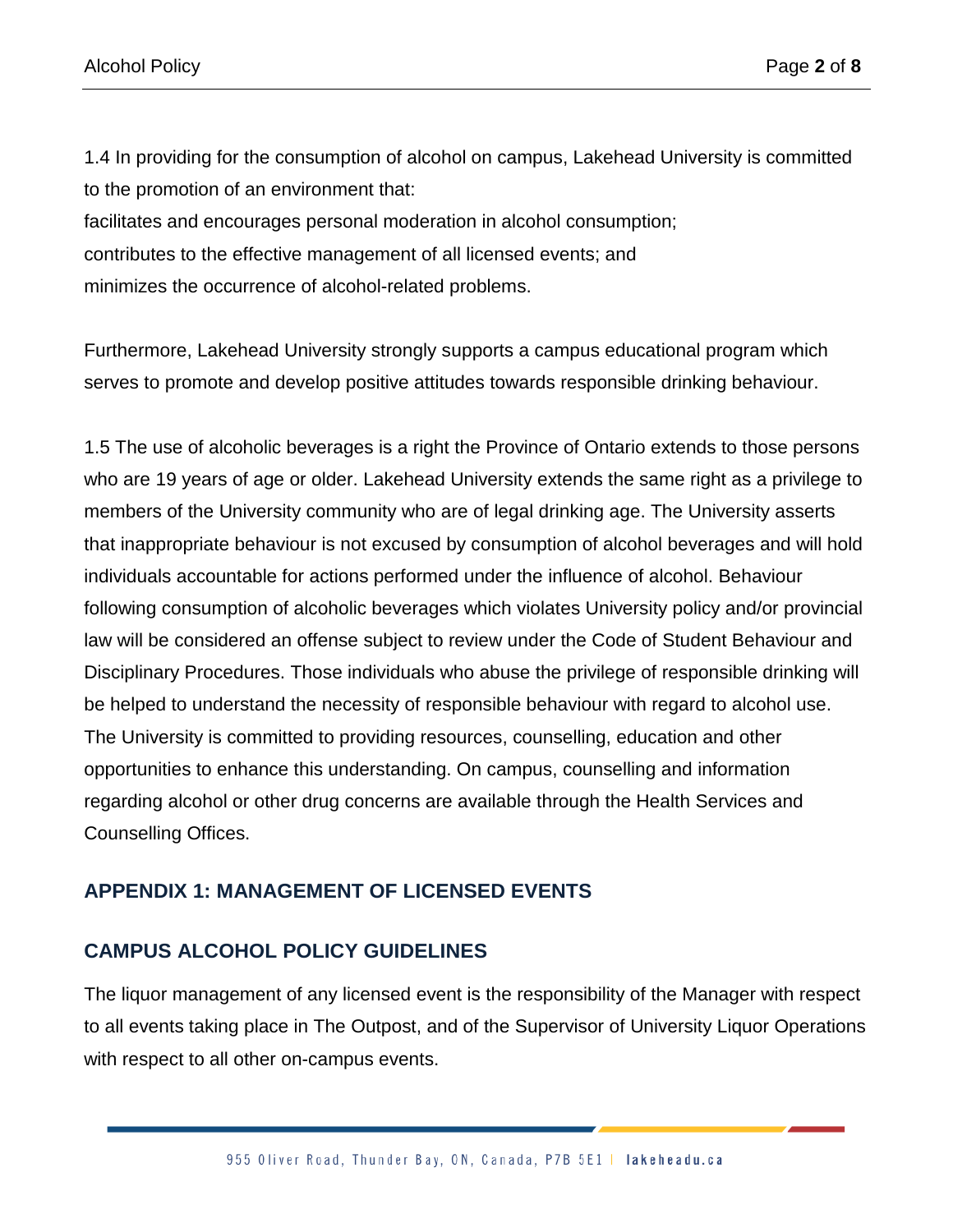# **Regulations**

To assist these managers in the effective discharge of their respective duties and responsibilities, the following regulations shall pertain to all licensed events and activities held on-campus in any and all of the University's licensed facilities:

- 1. employees, patrons and sponsors must abide by the prevailing laws relating to the dispensing and consumption of alcohol as set out in the Liquor Licence Act of Ontario. A summary of key sections of this Act is contained in Appendix 11 for information purposes;
- 2. employees, patrons and sponsors must abide by the prevailing laws relating to the dispensing and consumption of alcohol as set out in the Liquor Licence Act of Ontario. A summary of key sections of this Act is contained in Appendix 11 for information purposes;
- 3. the overall promotion and atmosphere of any licensed event shall be one of socializing and entertainment, rather than the consumption of alcohol;
- 4. any person who is or apparently is intoxicated shall not be allowed entry to any licensed event;
- 5. any person who is or apparently is intoxicated shall not be served alcoholic drinks;
- 6. any person must be able to prove himself/herself of legal drinking age and, when required, to satisfactorily show affiliation to the University (i.e. student, staff, almunus, guest, etc.) to be allowed entry to any licensed event;
- 7. promotion and advertising of licensed events shall refer to the availability of alcohol only by the use of the word "licensed". Words or phrases denoting alcohol as a central focus shall not be permitted and the University reserves the right to remove any signage/advertising/promotion which it deems to be inappropriate;
- 8. the prices of alcohol and non-alcoholic drinks must be prominently displayed at the bar or cashier's station;
- 9. all licensed events which take place outside of The Outpost must be arranged through the Supervisor of University Liquor Operations and requisitioned using the "Request to Serve Alcohol Beverage on Campus" form.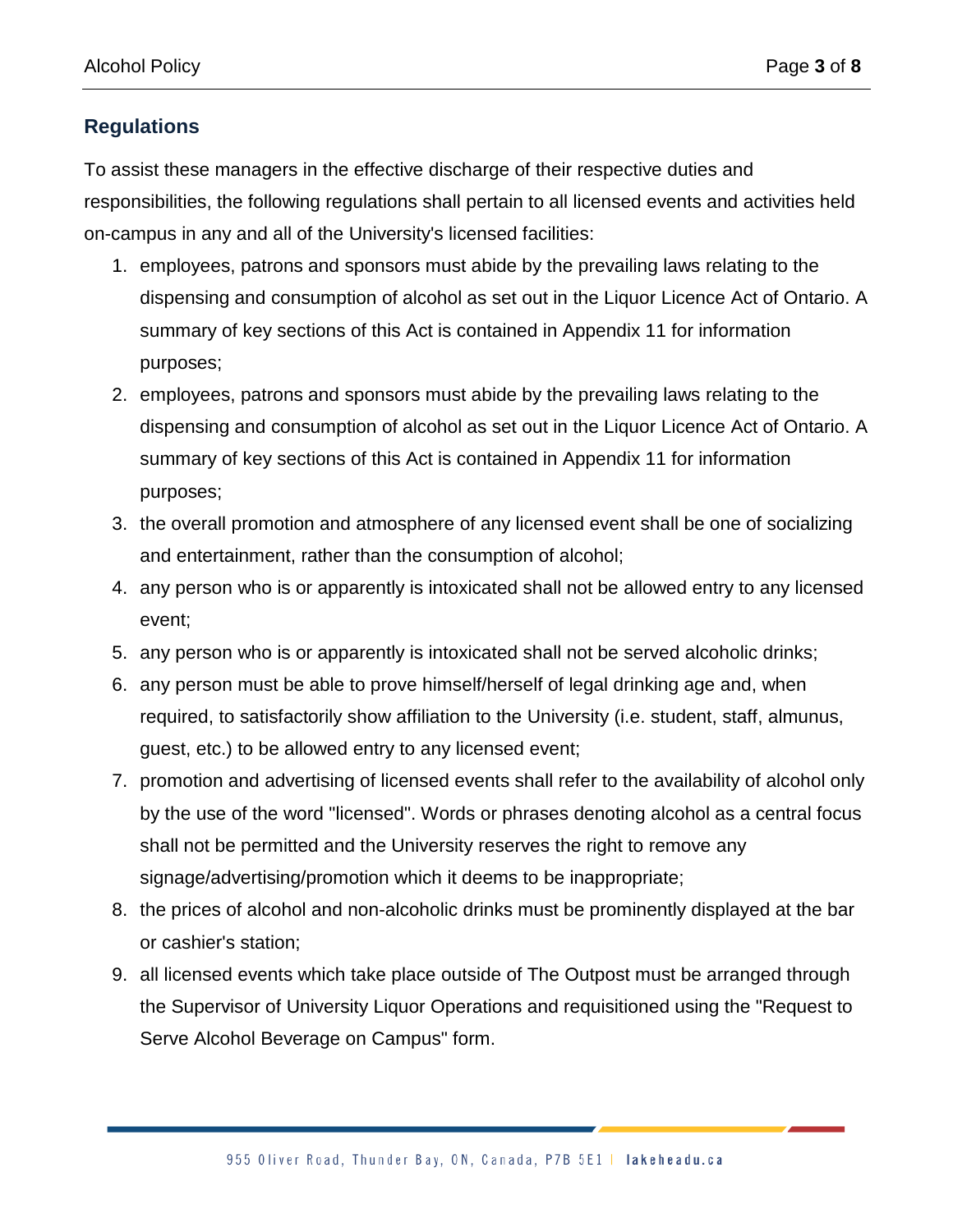# **APPENDIX II: BASIC PROVISIONS OF THE LIQUOR ACT OF ONTARIO**

The following are some of the sections of the Liquor Licence Act of Ontario which govern Lakehead University.

- 1. No person shall keep for sale, offer for sale or sell liquor except under the authority of a licence or permit (issued by the Liquor Licensing Board of Ontario). (Sec. 5 (1)).
- 2. No person shall sell or supply liquor or permit liquor to be sold or supplied to any person who is or appears to be intoxicated. (Sec. 29).
- 3. No person shall knowingly sell or supply liquor to a person under nineteen years of age. (Sec. 30(1)).
- 4. No person shall sell or supply liquor to a person who appears to be under nineteen years of age. (Sec. 30(2)).
- 5. No licensee or employee or agent of a licensee shall knowingly permit a person under nineteen years of age (or who appears to be under nineteen years of age) to have or consume liquor in the licensee's licensed premises. (Sec. 30 (3) and (4)).
- 6. No person under nineteen years of age shall have, consume, attempt to purchase, purchase or otherwise obtain liquor. (Sec. 30 (8)).
- 7. No person shall present as evidence of his or her age any documentation other than documentation that was lawfully issued to him or her.
- 8. No person shall be in an intoxicated condition,
	- in a place to which the general public is invited or permitted access; or
	- in any part of a residence that is used in common by persons occupying more than one dwelling in the residence. (Sec 31(2)).
- 9. The holder of a licence or permit issued in respect of premises shall ensure that a person does not remain on the premises if the holder has reasonable grounds to believe that the person,
	- is unlawfully on the premises;
	- is on the premises for an unlawful purpose; or
	- is contravening the law on the premises.

The holder of a licence or permit may request a person referred to in subsection (1) to leave the premises immediately and if the request is not forwith complied with may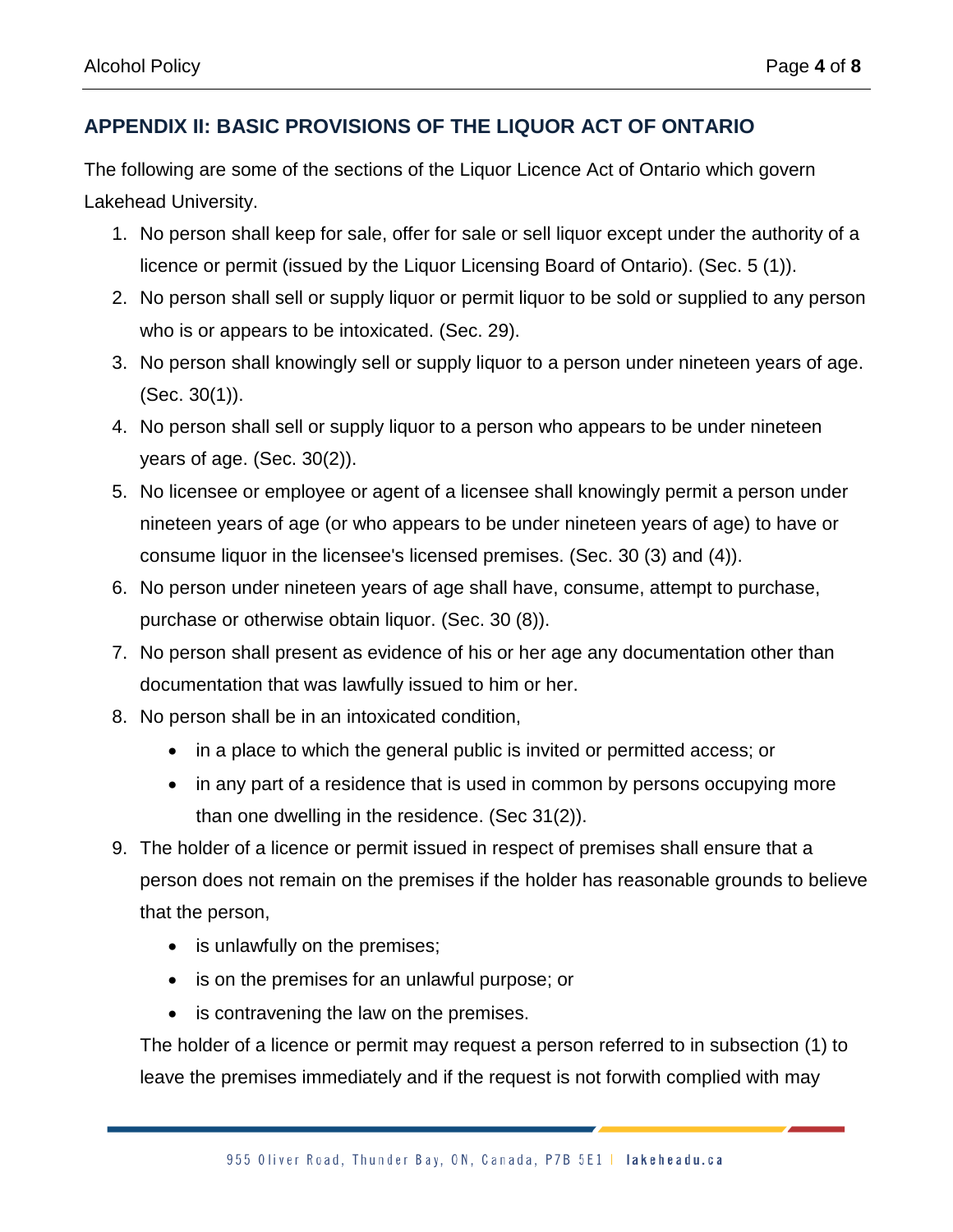remove the person or cause the person to be removed by the use of no more force than is necessary. (Sec.34 (1) and (21).

- 10.A licensee or employee of a licensee who has reason to believe that the presence of a person on the licensee's licensed premises is undesirable may,
	- Request the person to leave; or
	- Forbid the person to enter the licensed premises.

No person shall,

- Remain on licensed premises after he or she is requested to leave by the licensee or an employee of the licensee; or
- Re-enter the licenses premises on the same day he or she is requested to leave. 1990 (Sec.34 (5) and (6)).
- There may be a civil liability of licensee or employee who sells liquor to an intoxicated person, who causes himself injury or suffers injury as the result of an accident, or who causes injury to another person or damage to another's property.

Note:

Under the Liquor Licence Act,

- 1. "liquor" means spirits, wine and beer…(Sec.I)
- 2. "residence" means a place that is actually occupied and used as a dwelling, whether or not in common with other persons…(Sec.35(1))

#### **APPENDIX III: THE EDUCATIONAL PROGRAM**

As an integral component of Lakehead University=s campus alcohol management, there are health and educational programs to promote safe drinking practices. Various departments and organizations: LUSU, Health Services, Career & Counselling Centre, Residence, the Outpost, to name a few; offer a variety of health and education programs. A student-based group, Students Unified for Drinking Sensibly (SUDS), acts as a coordinating body for alcohol events on campus.

Recognizing that the majority of our students are of legal drinking age, it is the intent of our education programs to provide information and support without moral judgement. Our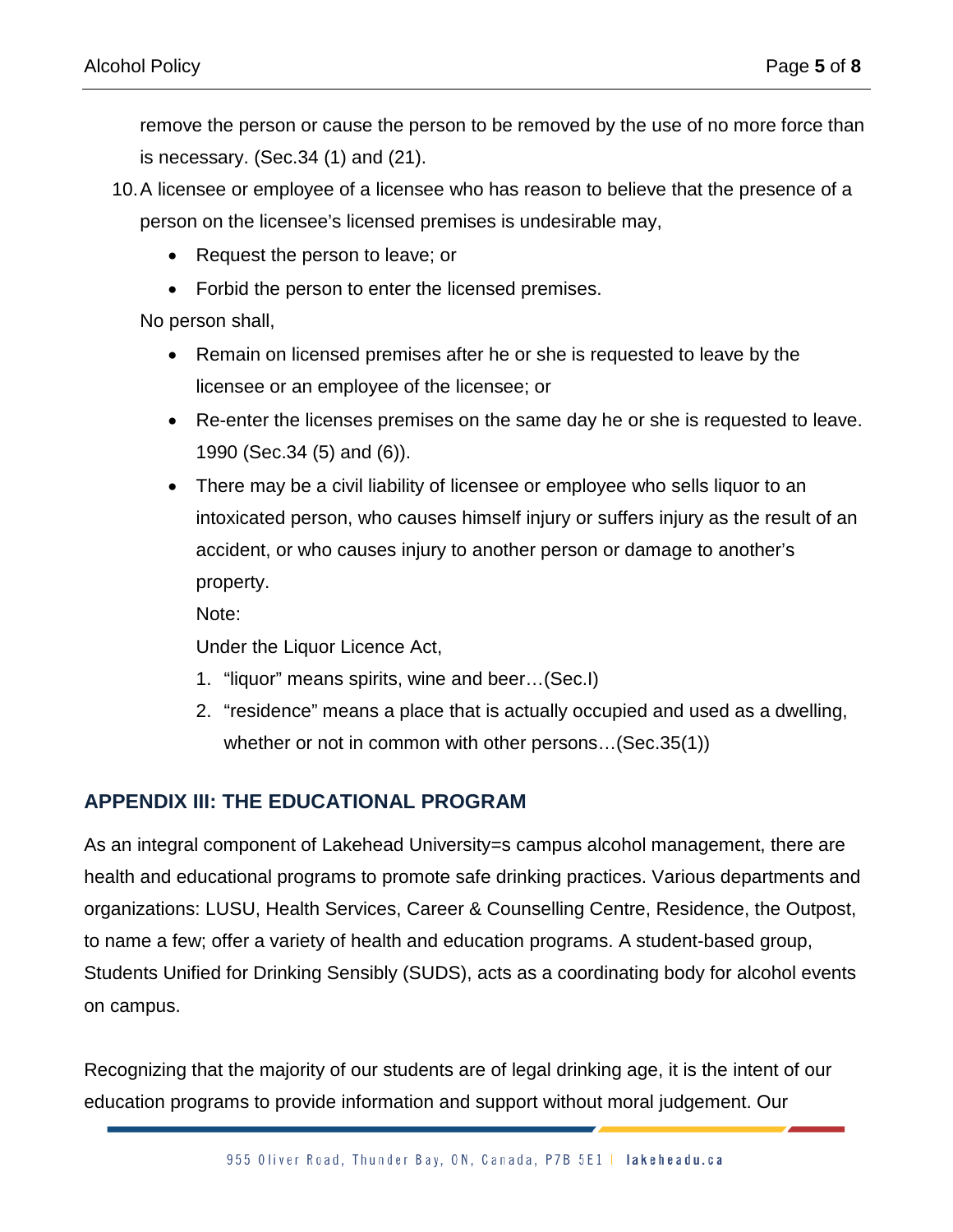educational programs are for all students however special emphasis may be directed to student groups that are at particular risk.

Ideally these educational activities will present information clearly and creatively, using a variety of formats, and strategies. The emphasis will be on the risk avoidance and reduction of excessive drinking behaviours and will stress positive lifestyle choices associated with the responsible use of alcohol.

For students found to be frequently abusing alcohol and/or developing an alcohol dependency, these individuals may be referred to a more comprehensive alcohol education program offered by the Career & Counselling Centre, or for assessment and participation with other community resources if deemed necessary.

A comprehensive eduction/training program is offered to all staff working in The Outpost and at alcohol events on campus as per the requirements of Licensed Liquor Board of Ontario (LLBO). Residence Assistants, University staff, and other individuals that may be dealing with alcohol-related matters will also receive training and professional development. The educational/awareness program, guidelines for the operation of licensed events on campus will be distributed to the sponsors of all such events (see Appendices I, II, and IV). These guidelines, taken together, reflect a health orientation and set out measures that will reduce the legal liability associated with drinking.

# **APPENDIX IV: GUIDELINES FOR THE OPERATION OF LIQUOR-RELATED EVENTS AND LICENSED ROOMS ON CAMPUS**

# **LICENSED FACILITIES**

Alcoholic beverage service is available on campus in the following permanently licensed rooms:

- 1) Little Dining Room operated by University Liquor Operations;
- 2) Residence Cafeteria operated by University Liquor Operations;
- 3) Main Cafeteria operated by University Liquor Operations;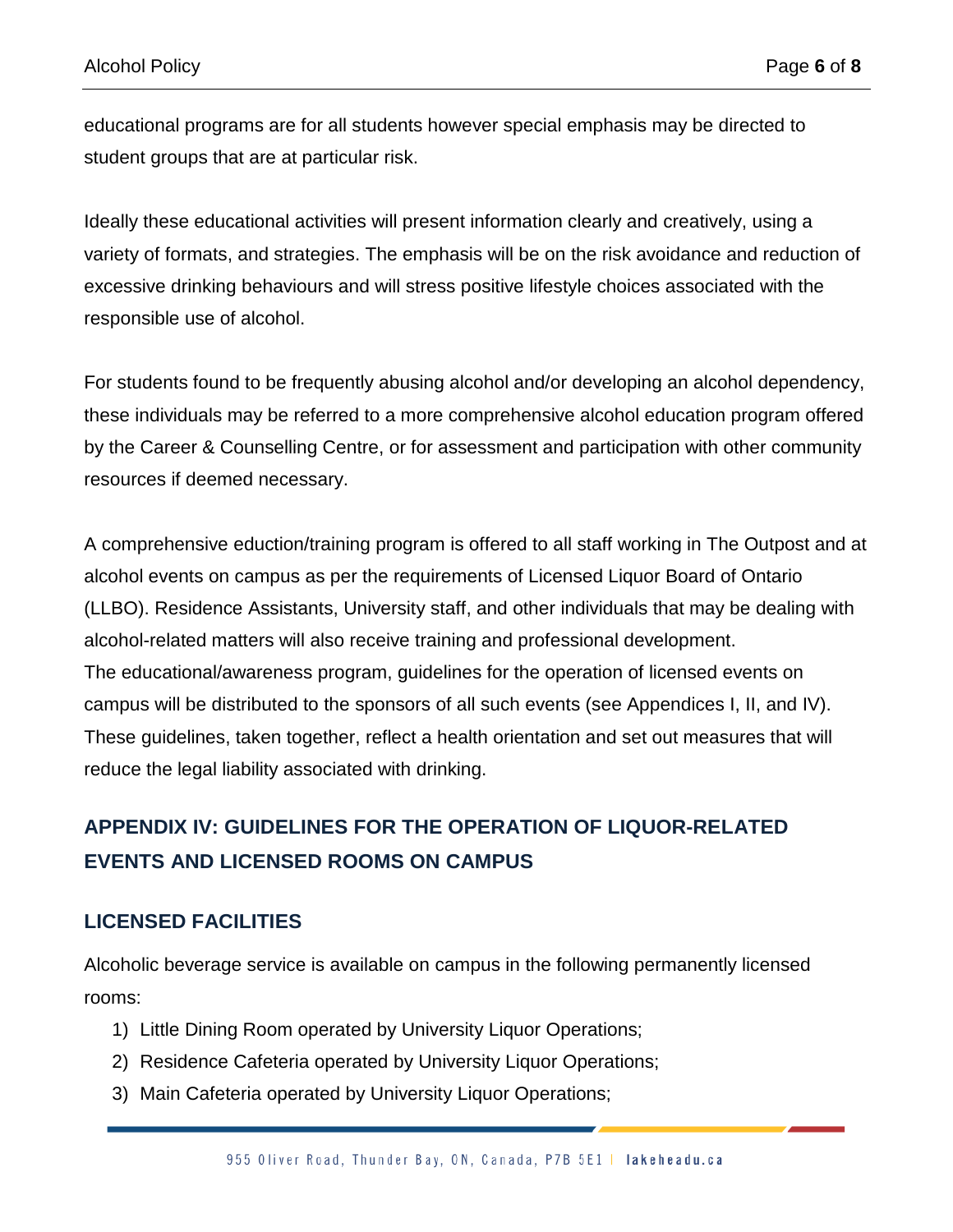- 4) Faculty Lounge operated by University Liquor Operations;
- 5) The Outpost operated by the Lakehead University Students' Union.

The guidelines which follow serve to support and encourage the responsible management of alcoholic beverages service available on the Lakehead University campus.

# **GUIDELINES**

#### **General**

- 1. All bartenders and servers must be SMARTSERVE trained regarding the serving of drinks and the identification and handling of intoxicated persons.
- 2. The price structure for alcoholic beverages should be related to absolute alcohol content (i.e. light beer should be less expensive than regular beer). The overall price structure of alcoholic beverages sold on campus should not be unusually low.
- 3. Non-alcoholic beverages must be available at all social functions, and food must also be available throughout the function.
- 4. Photo-identification cards should be checked for all student events (i.e. Driver's licence, Canadian passport, BYID card).
- 5. Liquor should be served in one ounce shots, without any discount for "doubles".
- 6. Events for annual special occasions (e.g. orientation, graduation) should be planned which do not involve alcohol.
- 7. Serving must cease in advance of the end of the event.

#### The Outpost

In addition to the foregoing, certain other guidelines pertain particularly to The Outpost due to its scale of operations.

- 1. The prices of alcohol and non-alcoholic drinks must be prominently displayed at the bar or cashier's station.
- 2. Special prices for non-alcoholic drinks should apply during the last hour of daily operations.
- 3. The substitution of light drinks for regular alcohol drinks should be promoted through the use of table signs and posters.